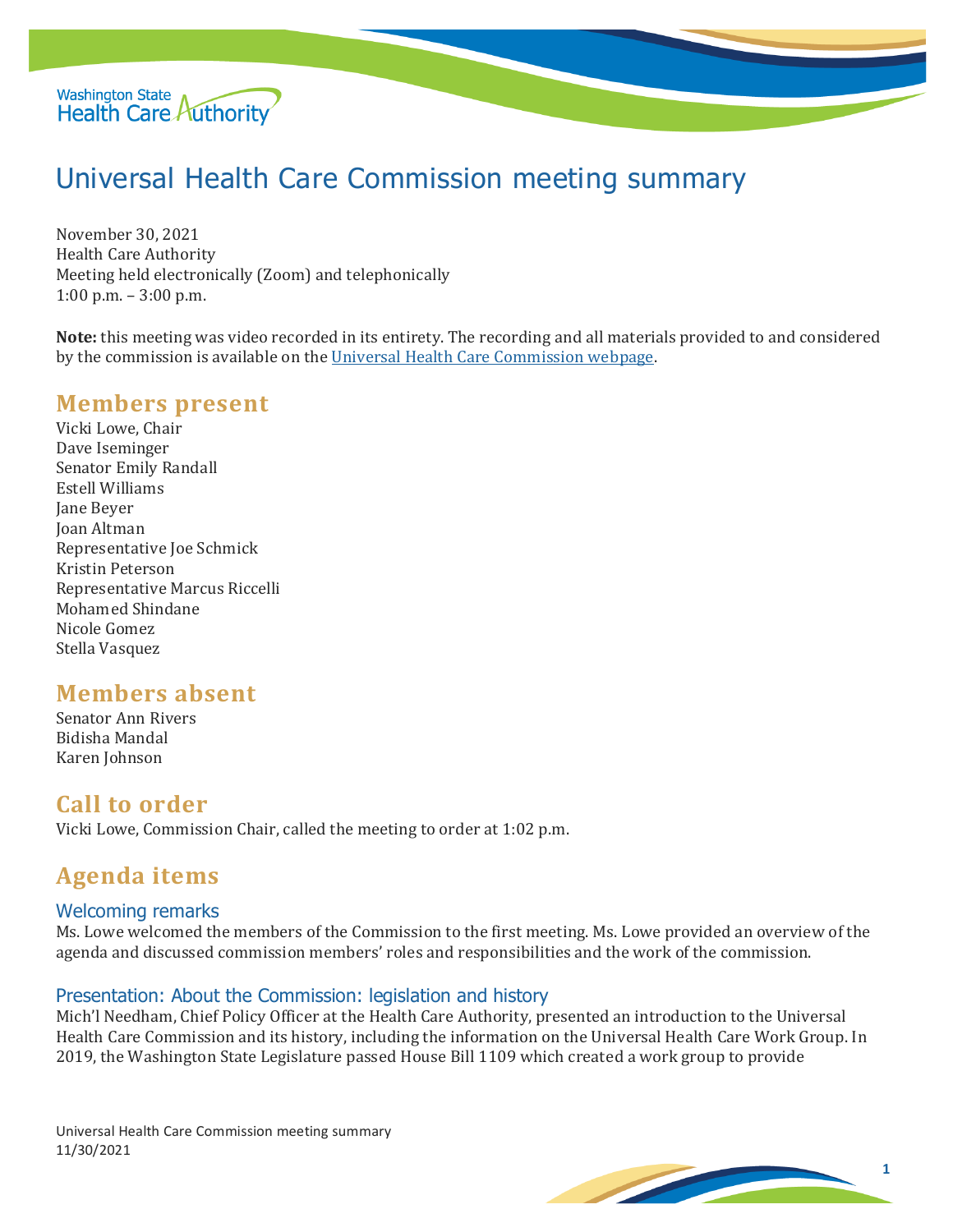recommendations on how to create, implement, maintain, and fund a universal health care system. In January 2021, the work group submitted its final report and recommendations to the Legislature.

The Legislature then passed Senate Bill 5399, which established the Universal Health Care Commission based on both the work group's recommendations and advocacy of this work by the public. One of the goals of the Commission is to create immediate and impactful changes in the health care access and delivery system in Washington. Additionally, the Commission must prepare the state for the creation of a health care system that provides coverage and access for all Washington residents through a unified financing system once the necessary federal authority has become available.

The legislative charge of SB 5399 was also outlined. By November 1, 2022, the Commission will submit a report and recommendations to the Legislature and the Governor and post them on the Health Care Authority's (HCA) website. After November 1, 2022, the Commission will continue to identify ways to implement recommendations and structural changes to prepare the state for a transition to a universal health care financing system. By November 1, 2023, and annually thereafter, the Commission will submit annual reports and recommendations to the Legislature and the Governor. The Commission's work is ongoing as constituted in legislation and does not have an end date to its work.

The makeup of the Commission was outlined. Members include the Office of the Insurance Commissioner (OIC), Health Care Authority (HCA), Washington State Department of Health (DOH), Washington Health Benefit Exchange (HBE), Office of Equity, Legislative members from each caucus (4), and six members appointed by the Governor with knowledge of health care coverage, access, and financing, including at least one consumer representative and one Tribal government representative.

The following are goals laid out by legislation: 1) meet every other month to review opportunities to increase access to health care services and health coverage, reduce health care costs and health disparities, improve quality, and prepare for transition to a unified health care financing system, and 2) develop a strategy for implementing changes. To achieve these goals, the Commission will summarize past efforts, examine data and reports, assess the state's current preparedness, and develop recommendations for the Legislature.

#### Presentation: Open public meetings training

Katy Hatfield, an Assistant Attorney General (AAG) with the Office of the Attorney General, Government Enforcement and Compliance Division, provided open public meetings training. After receiving this training today, each member of the Commission must complete refresher training at intervals of no more than four years. The Commission is subject to Washington's Open Public Meetings Act (OPMA) of 1971, requiring the governing body of a public agency to be open to the public to make government affairs more open, accessible, and responsive. The courts interpret the OPMA liberally, except for when there are grounds for maintaining confidentiality, such as executive sessions.

Several terms were defined, including "public agency," "governing body," "action" and "final action," "meeting," "regular meeting," and "special meeting." It was noted that while a meeting occurs when a governing body takes any action, *final action* is not necessary for a meeting to take place. It was also noted that passive receipt of emails does not constitute participation in a meeting. Caution was urged in *replying all* to an email, as replying all to an email could be considered participation in a meeting.

Universal Health Care Commission meeting summary 11/30/2021 Any member of the public may attend the meetings of the governing body of a public agency and the agency cannot establish conditions of attendance. Cameras and tape recorders are permitted unless disruptive. Though not



**2**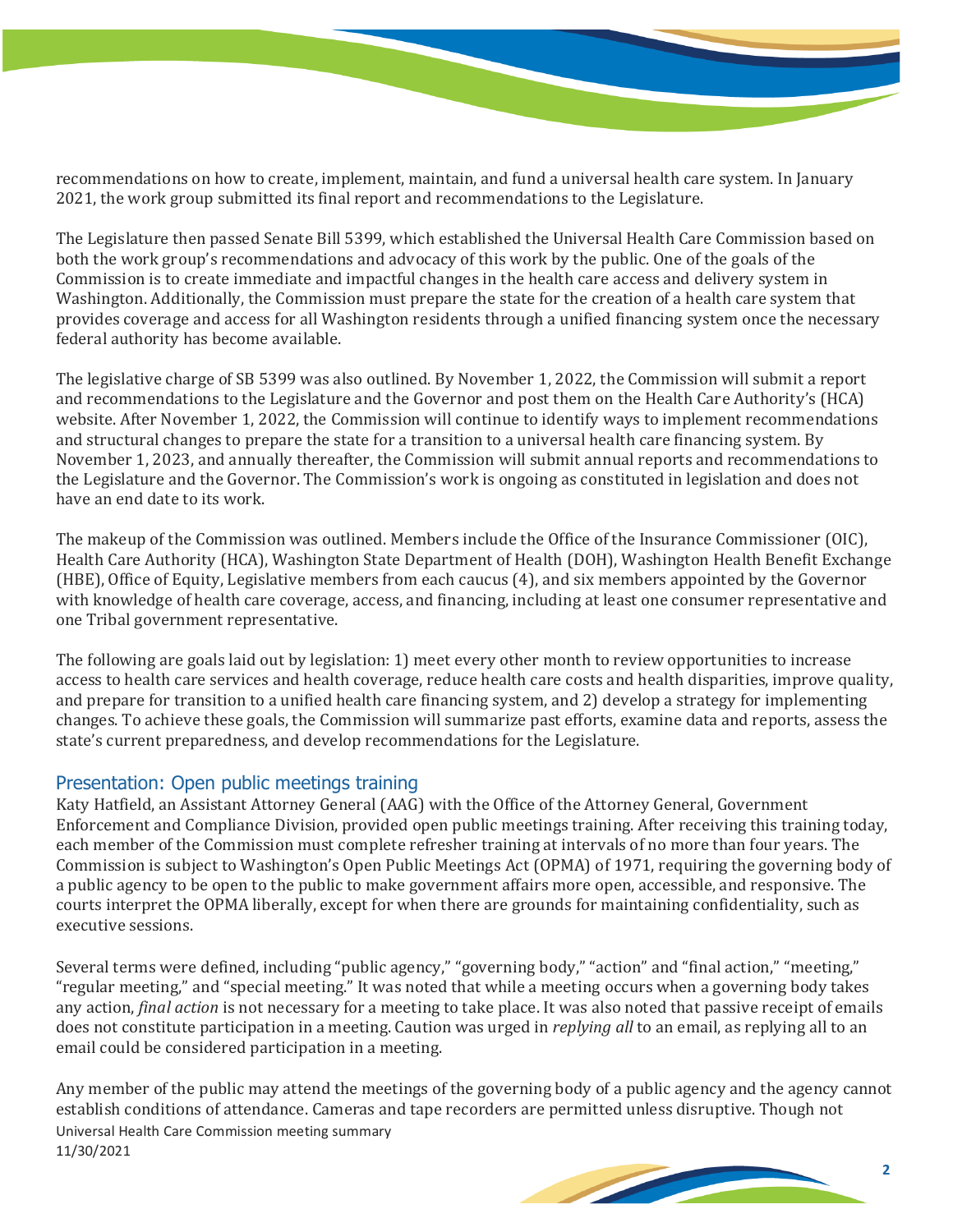required, if a governing body allows public comment, they have the authority to limit the time of speakers to a uniform amount and can limit the topics speakers may address. Reasonable rules of conduct can be set. The OPMA provides a procedure for remedying situations where a meeting is being interrupted. There are requirements to record meeting minutes, though no format is specified by law. Minutes of all regular and special public meetings must be promptly recorded and open to public inspection. Violating the OPMA subjects' members to penalties including nullification of actions taken, civil penalties, and an award of costs and attorney fees to the person alleging an OPMA violation.

Some portions of the OPMA have been modified due to COVID-19 and the issuance by the Governor of Proclamation 20 28 which prohibits in-person public meetings and waives and suspends certain OPMA laws. On January 15, 2021, the Legislature passed Senate Concurrent Resolution 8402, extending the emergency proclamation until the termination of the state of emergency, or until rescinded, whichever occurs first. The most significant modification to the OPMA allows agencies to hold open public meetings without requiring a physical location.

#### Review of draft charter and operating procedures:

Mandy Weeks-Green, Coverage and Market Strategies Manager at the Health Care Authority, reviewed the Commission's draft charter and operating procedures. It was noted that the Commission will possibly vote on the charter at the Commission's next meeting in January 2022. Members with comments or questions regarding the draft charter should email Ms. Weeks-Green by December 17, 2021.

In the draft charter, the *Vision*, *Mission*, and *Commission's Charge* sections, were developed from the legislation (SB 5399) that created the Commission, as was the subsection on *Membership and Terms*. The *Members' Responsibilities*  subsection is in part informed by other boards and commissions such as the Health Care Cost Transparency Board, and in part by the legislation. The subsection, *Principles*, utilizes the legislation to create a foundation for adopting and making recommendations. Expectations of Commission members and of their interactions with other Commission members and the public can be found in the *Operations* section.

#### Review of draft charter and operating procedures:

The 2022 meeting schedule was shared with the Commission. There is only one Commission meeting during Legislative Session, after which the Commission will meet bi-monthly.

#### Public Comment

Ms. Lowe called for verbal and written (via the Zoom chat) comments from the public.

Jeff Silverman remarked that he enjoyed Ms. Hatfield's presentation on the OPMA. (Written)

Commission member Representative Marcus Riccelli, Washington State House of Representatives, 3rd Legislative District, commented that the February 25 Commission meeting during legislative session may be a conflict for Commission members who are also members of the Legislature. (Verbal)

Paul OldenKamp asked whether there would be an opportunity to submit written comments. (Written)

Commission member Nicole Gomez, Co-founder of Alliance for Health Washington, posted the Commission's website link. (Written)

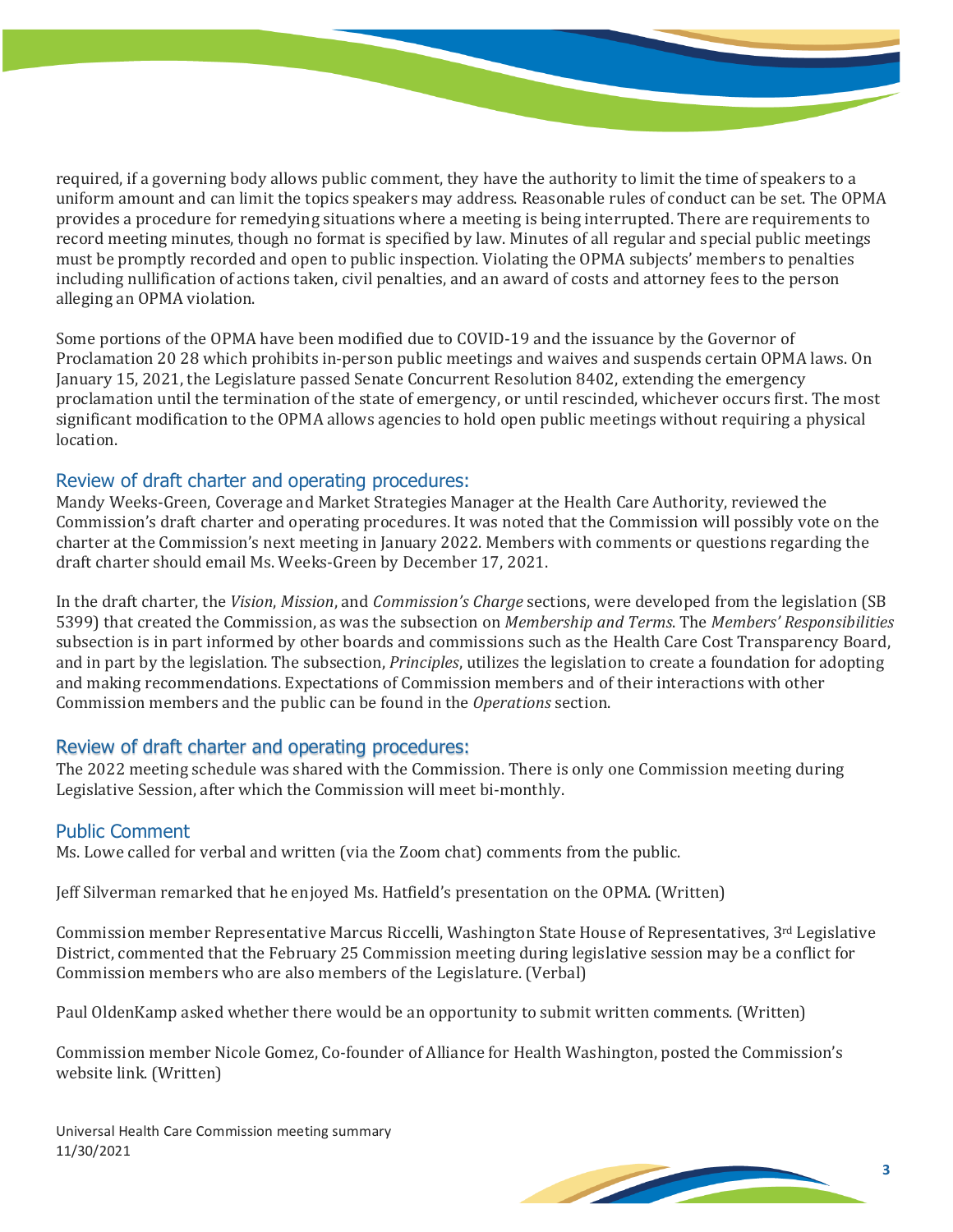Tamarra Henshaw, Executive Assistant, Policy Division at the Health Care Authority, posted Mandy Weeks-Green's email contact information. (Written)

Commission member Representative Marcus Riccelli clarified that February 25 is the policy cutoff for the Opposite House during legislative session and though there is no floor action, committees may be busy. (Written)

Marcia Stedman stressed the importance of HCA's applying for federal waivers as part of the Commission's legislative charge. (Verbal)

Jeff Silverman, a computer expert. offered his services to the Commission for technical matters. (Verbal and written)

Kelly Powers remarked that the vision and mission statement outlined in the Commission's draft charter did not align with the original bill. She suggested that during the January Commission meeting, those concepts of universality and affordability be stressed, as well as making clear the difference between access to coverage and access to care. (Verbal and written)

Jeff Silverman provided his email contact information. (Written)

Maureen Brinck-Lund noted the importance of differentiating between access to coverage and access to health care, and the importance of including health care workforce in the access and coverage discussions. (Verbal)

Jeff Silverman stressed the importance of differentiating between access to coverage and access to health care. (Written)

Sarah Weinberg stressed the importance of differentiating between access to coverage and access to health care. (Written)

Dave Iseminger, Commission member and Director of the Employees and Retirees Benefits Division at HCA, reminded members of the public to use discretion when providing personal or contact information as it will be part of the public record. (Verbal)

Dr. Sarah Weinberg described the work of the Blue-Ribbon Commission on Health Care Costs and Access (2006) and that none of their recommendations (final report, 2007) were implemented. She advised the Commission to read their final report (state of Washington's website) to learn from that Commission's mistakes, and suggested interviewing Representative Eileen Cody who was a member of that Commission. (Verbal)

Commission member Nicole Gomez posted to the chat a link to the final report from the Blue-Ribbon Commission on Health Care Costs and Access. (Written)

Vicki Lowe (Chair) proposed starting Commission meetings with public comment. (Verbal)

Kelly Powers agreed with having public comment at the beginning of a meeting for better participation. (Written)

Commission member Dave Iseminger asked for clarification on whether the Commission will take public comment at the end of meetings unless action is being taken, in which case public comment would precede the action being taken. (Verbal)

Mandy Weeks-Green (HCA), clarified that public comment could precede any action being taken. (Verbal)

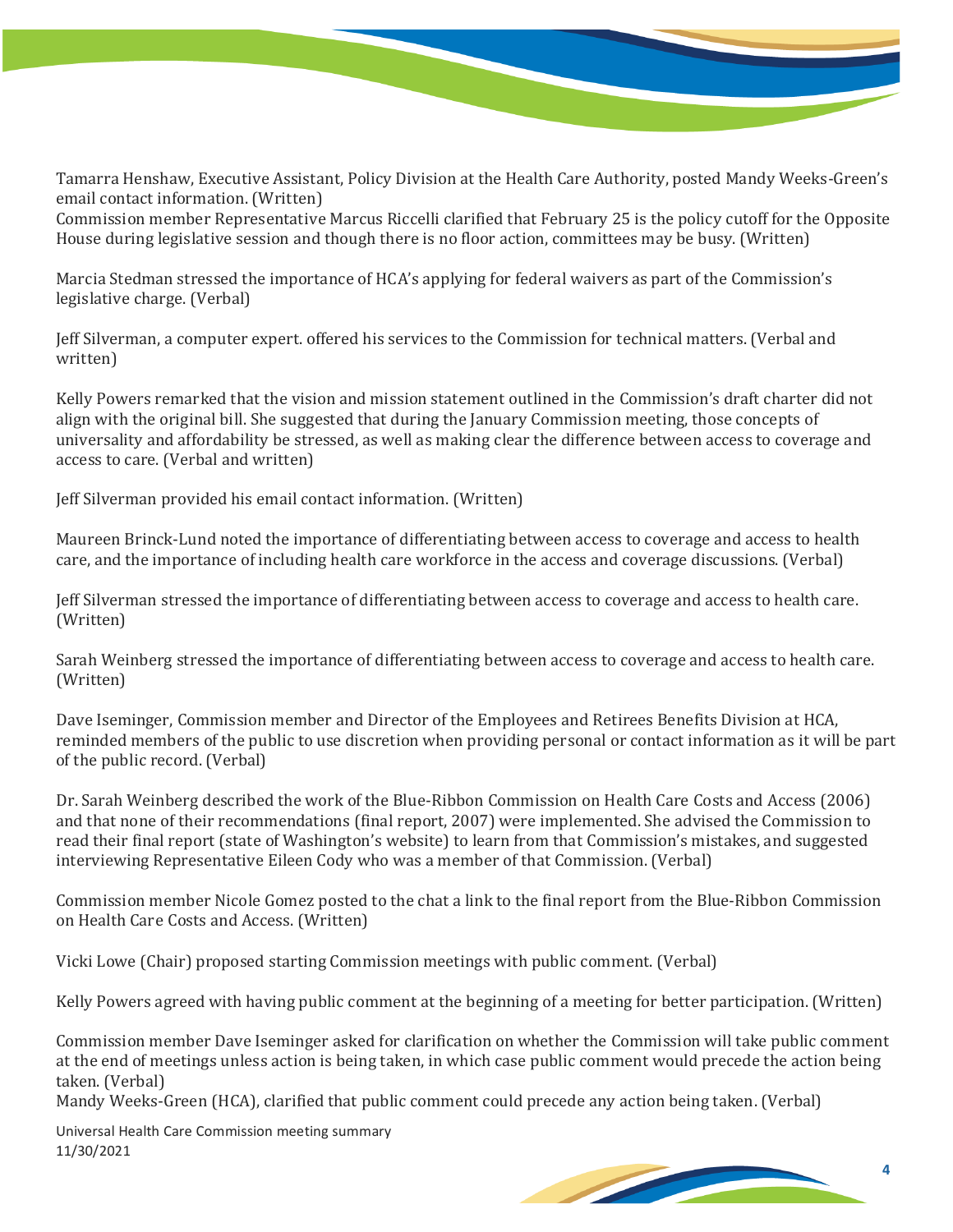

Vicki Lowe (Chair) asked for input on whether public comment should be open at the beginning of a meeting and/or precede any action being taken. (Verbal)

Commission member Nicole Gomez agreed that public comment being open at the beginning of a meeting could help members of the public to submit comments if a meeting ended early. (Verbal)

Commission member Representative Marcus Riccelli agreed that if the agenda becomes available ahead of the meeting, it would be okay that public comment precedes action being taken but suggested that it be for a specific period. (Verbal)

Jen Nye inquired as to whether written comments would be part of the public record. (Written)

Vicki Lowe (Chair) and Katie Hatfield confirmed that comments in the chat would be part of the public record. (Verbal)

Mandy Weeks-Green (HCA) confirmed that any comments submitted to the Commission's email address will be distributed to the Commission. (Verbal)

Jeff Silverman asked whether public comments could be given via the Zoom chat during the meeting. (Written)

Paul OldenKamp asked whether Zoom settings could be changed to allow participants to save the Chat. (Written)

Tamarra Henshaw (HCA) remarked that she captures all comments from the chat and sends them to Mandy for dissemination to the Commission. (Verbal)

Jeff Silverman remarked that he used the USPS to send a letter to Bob Ferguson. (Written)

Bonnie Morris asked that the Commission's email information be posted in the Zoom Chat. (Written)

Hal Stockbridge asked comments posted in the chat after the meeting can be viewed by the public and asked for the URL for the page that will display public comments. (Written)

Kathryn Lewandowsky thanked the Commission for their participation and work and expressed hope that this work will be beneficial to citizens of Washington. (Written)

Jeff Silverman posted a link to the procedure to saving a Chat. (Written)

Leni Skarkin remarked that members of the public cannot save links, etc. in the Chat. (Written)

Mandy-Weeks Green (HCA) posted the Commission's email contact information to the Chat. (Written)

Consuelo Echeverria asked what is being done to ensure outreach to and engagement with rural communities with limited access to broadband, and refugee and immigrant communities with limited digital literacy. (Verbal and written)

Vicki Lowe (Chair) asked for further comment on the vision and mission statements of the draft charter. (Verbal)